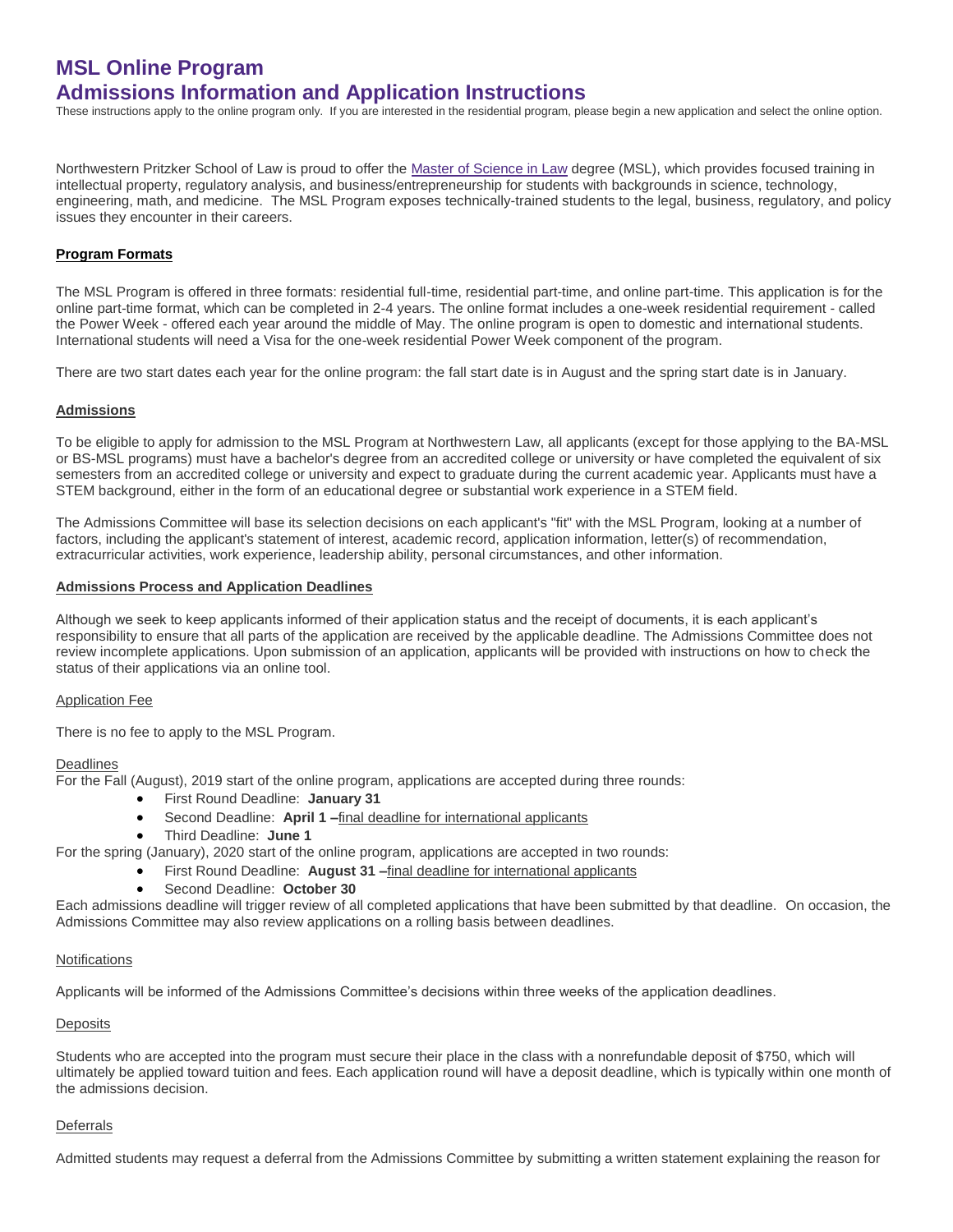the request. Deferral decisions are in the sole discretion of the Admissions Committee; good cause must be shown before a deferral will be granted. To effectuate a deferral, the admitted student must submit a nonrefundable deposit of \$750, which will ultimately be applied toward tuition and fees. A subsequent, additional nonrefundable deposit of \$750 (also applied to tuition and fees) will be required during the admissions cycle leading up to the year of the student's actual enrollment in the MSL Program.

# **Tuition**

Tuition information is available [here.](http://www.law.northwestern.edu/admissions/tuitionaid/tuition/) Applicants should expect a modest tuition increase each year.

# **The MSL Application Process**

The MSL application requires a number of different parts, and these parts vary depending on whether the applicant is a domestic or international student, and whether the applicant is applying to the general MSL Program or to one of the special Northwestern programs (BA-MSL or BS-MSL).

## Application Components

All applicants must submit the following items:

- Application (to be completed online)
- Statement of Interest
- One Letter of Recommendation
- Current Resume or Curriculum Vitae
- Transcript from each university attended\* (undergraduate and graduate)
- Personal interview via online platform (Kira). (Kira interview request will be sent once the applicant submits their application)

*\* Please note: Transcripts submitted as part of the application, may be unofficial copies, or screenshots of transcripts viewed online. If admitted, students will need to submit official transcripts prior to enrolling.*

Applicants are free to submit additional optional information, including:

- Unofficial standardized test score reports (GMAT, GRE, LSAT, or MCAT)
- Additional letters of recommendation

Northwestern University BA-MSL and BS-MSL applicants must submit:

- One additional letter of recommendation
- International applicants must submit:
	- TOEFL/IELTS score or a TOEFL/IELTS waiver request

## Statement of Interest

The Statement of Interest allows applicants to introduce themselves to the Admissions Committee. The statement should be 500- 800 words and it should include information addressing all four of the following topics (five, if the applicant does not have a degree in a STEM subject):

- *Why you are interested in studying in the MSL Program*
- *How your past academic and professional experiences prepare you to study in this particular program*
- *How you hope to use the knowledge gained from the MSL Program to achieve your career goals*
- *Your readiness to study in an online program, which requires strong self-motivation and time management skills.*
- *If you do not have a degree in a STEM field, please explain your STEM background and/or professional experience in a STEM field.*

## Letter of Recommendation

The recommender should be a previous or current professor or employer, or another person familiar with the applicant's qualifications for the MSL Program. (Note: Applicants should not use family members, friends, or peer-level colleagues as recommenders.) The process for obtaining a recommendation is as follows:

- 1. Identify a recommender;
- 2. Let the recommender know you would like them to serve as a recommender and obtain their agreement;
- 3. After steps #1 and 2 are completed, provide the recommender's contact information on the online application form.

Once the applicant adds the recommender's contact information to the online form, the MSL application system will send an email to the recommender, along with a link and instructions for how to upload the recommendation to the applicant's file. This email must go directly to the recommender; applicants should not send the email to themselves and then forward it to the recommender. Since you do not have direct control over when the letter of recommendation is submitted, please be sure to request your letter as early in the application process as possible as your application will not be considered complete until the letter of recommendation is received.

## Resume / Curriculum Vitae

A description of prior employment and education, as well as achievements and publications, should be included in a 1-2 page resume/CV written in English.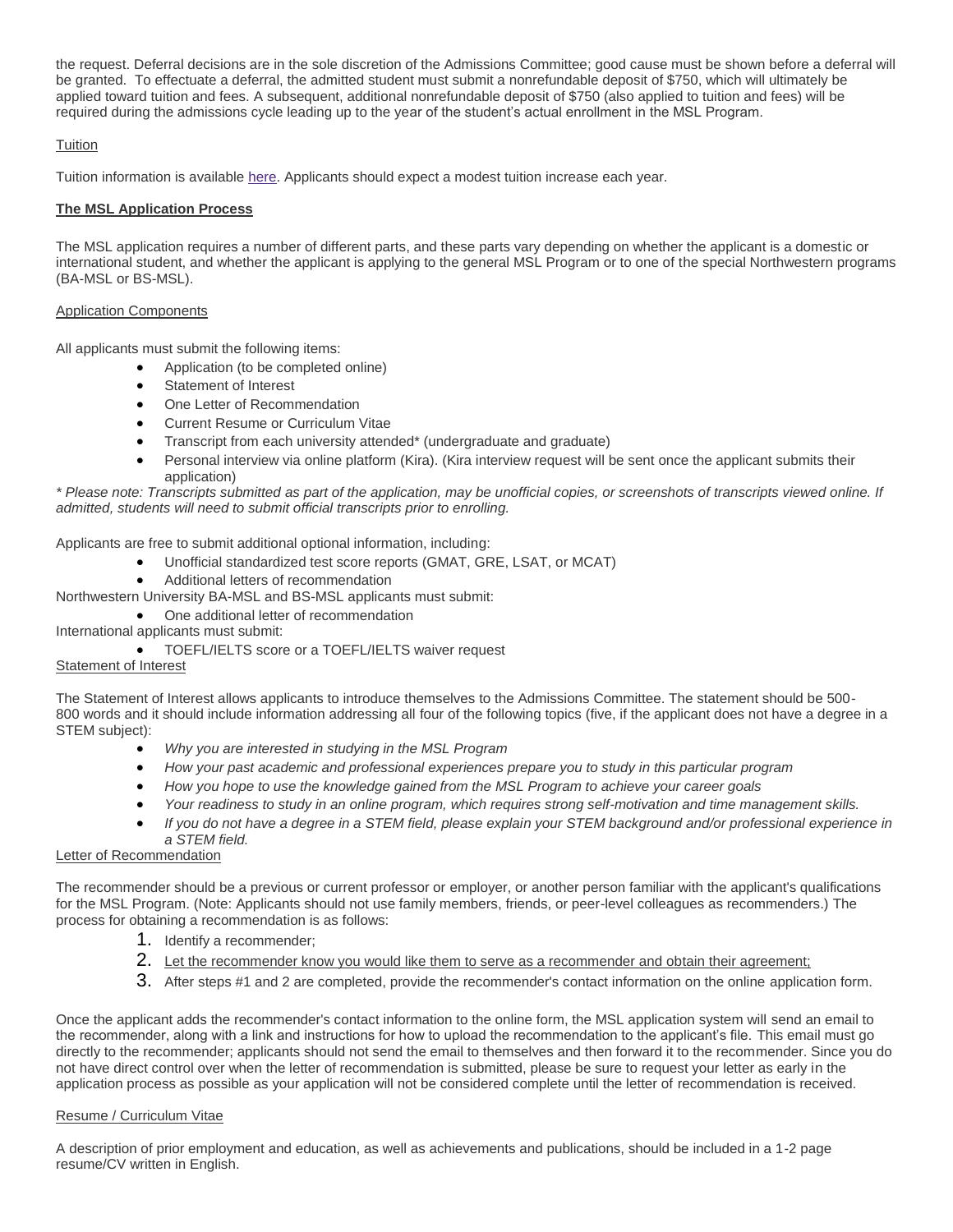## Standardized Test Scores and Other Optional Information

While students are not required to take or submit a standardized test to apply for the MSL Program (apart from TOEFL or IELTS for international students; see below), applicants are free to submit standardized test scores as part of their applications. Test scores – such as one or more of the GMAT, GRE, LSAT, and MCAT – often help to flesh out or fortify an application.

## **Transcripts**

Applicants should upload an unofficial copy of all undergraduate and graduate transcripts to their application. In most cases, unofficial copies of transcripts will be sufficient for the Admissions Committee to review a file; in cases where the unofficial transcripts are not sufficient, the Admissions Committee will request official transcripts. Prior to enrollment, all students must arrange to submit official, sealed copies of undergraduate and graduate transcripts to the Admissions Office.

Please note: If admitted to the program, students who have received a degree from an institution outside of the US will have an additional step to complete - submitting a WES evaluation. Information about the WES evaluation process can be found below.

Admitted domestic and international applicants who have received an undergraduate or graduate degree from an institution outside of the US (including its territories and Canada) must also provide an outside evaluation of their transcripts from the [World Education](https://urldefense.proofpoint.com/v2/url?u=http-3A__www.wes.org_&d=DwMFaQ&c=yHlS04HhBraes5BQ9ueu5zKhE7rtNXt_d012z2PA6ws&r=mHp2LQaSDiTNZpIPXlrfQebaKw5JtjYh1Lkrn8z-VALiQMptthp5Y-IIESQKkKiL&m=PTZYa1tMkWS-2v7FKVJVFOgx_hHhVVMbIB92L7Nst4E&s=LdsMps6k85Egr4L3BMh3OZVsZMu3NWcypoj84jTxv04&e=)  [Services](https://urldefense.proofpoint.com/v2/url?u=http-3A__www.wes.org_&d=DwMFaQ&c=yHlS04HhBraes5BQ9ueu5zKhE7rtNXt_d012z2PA6ws&r=mHp2LQaSDiTNZpIPXlrfQebaKw5JtjYh1Lkrn8z-VALiQMptthp5Y-IIESQKkKiL&m=PTZYa1tMkWS-2v7FKVJVFOgx_hHhVVMbIB92L7Nst4E&s=LdsMps6k85Egr4L3BMh3OZVsZMu3NWcypoj84jTxv04&e=) (WES), a credential evaluation services that authenticates foreign transcripts. Admitted students must submit the WES ICAP [package,](https://urldefense.proofpoint.com/v2/url?u=http-3A__www.wes.org_fees_icap.asp&d=DwMFaQ&c=yHlS04HhBraes5BQ9ueu5zKhE7rtNXt_d012z2PA6ws&r=mHp2LQaSDiTNZpIPXlrfQebaKw5JtjYh1Lkrn8z-VALiQMptthp5Y-IIESQKkKiL&m=PTZYa1tMkWS-2v7FKVJVFOgx_hHhVVMbIB92L7Nst4E&s=lKdBUC47gSqqeaGQYuiEFr9yCMeZSZUuHk-od7O2qec&e=) and select the "course by course" evaluation option. The WES evaluation must be received within one month of the applicable deposit deadline or prior to completing the visa application paperwork for international students who require a visa. We encourage applicants who have studied outside the U.S. to begin the WES process early, so as to expedite the application/admissions/enrollment process. For more information, visit [www.wes.org;](http://wes.org/) check the "Required Documents" information specific to your country of study.

#### English Language Proficiency

Students in the MSL Program must have a high level of English language aptitude; the Admissions Committee relies on a test of English proficiency for students who are not native speakers of English. International applicants to the program who do not have English as their native language are required to submit an official TOEFL or IELTS test score by the application deadline; the minimum acceptable TOEFL score is 100 and the minimum IELTS score is 7.0.

The English proficiency examination must be taken before an admission decision can be rendered. Applicants should request to have an official copy of their scores sent by ETS (TOEFL) or IELTS directly to the Northwestern Law Admissions Office – the Law School's code is 1565. The Law School will accept scores up to two years after the test date. For further information about the TOEFL examination, contact the [Educational Testing Service.](https://www.ets.org/toefl/contact/region1)

Applicants who do not achieve the minimum score on the English language proficiency test may request an evaluative interview from the Admissions Committee. Interviews are allowed at the discretion of the Admissions Committee in cases where the test score may not be indicative of the applicant's ability. Students who wish to pursue this option should complete the evaluative interview request [form.](https://apply.law.northwestern.edu/register/?id=38db32ab-512c-4ae2-b884-6531db1e34a0)

The English language proficiency requirement may be waived if (1) the applicant has completed an undergraduate or graduate degree at an institution where the language of instruction is English or (2) in exceptional circumstances, such as previous exposure to English language and after an evaluative interview. To apply for a waiver of the English proficiency examination requirement, applicants should submit the [TOEFL / IELTS Waiver Request Form.](https://apply.law.northwestern.edu/register/MSLlanguagewaiver) The Admissions Committee will grant waivers on a case-by-case basis, at its sole discretion.

International applicants for the Weinberg College of Arts and Sciences BA-MSL or McCormick School of Engineering BS-MSL Program are automatically granted a TOEFL / IELTS waiver and do not need to submit proof of English proficiency.

The Law School has an English as a Second Language Program (ESL) to help students improve their English language skills and, more generally, to assist students with the challenges of being advanced English-language learners at a U.S. law school. In addition, many MSL students choose to attend the Legal English and Foundations Program [\(LEAF\)](http://www.law.northwestern.edu/law-school-life/studentservices/intlprograms/legalenglish/) in the summer before they begin the MSL Program.

#### **Visa Requirements**

Applicants who require a visa (F-1 or J-1) to study in the United States may request a certificate of eligibility from Northwestern University. To qualify for the I-20 or DS-2019, international students must be admitted to the MSL Program and must demonstrate their ability to fund one year of graduate study at the Law School. For additional information about visa options and federal regulations, please contact the [International Office](http://www.northwestern.edu/international/) at Northwestern University.

## **Scholarships**

The Law School grants a limited number of partial MSL scholarships for full-time students, awarded on the basis of merit and need. After admission decisions have been communicated, admitted students will be asked to complete a scholarship application form.

Applicants may be eligible for additional scholarship awards if they: are currently working toward a STEM PhD;have already earned a